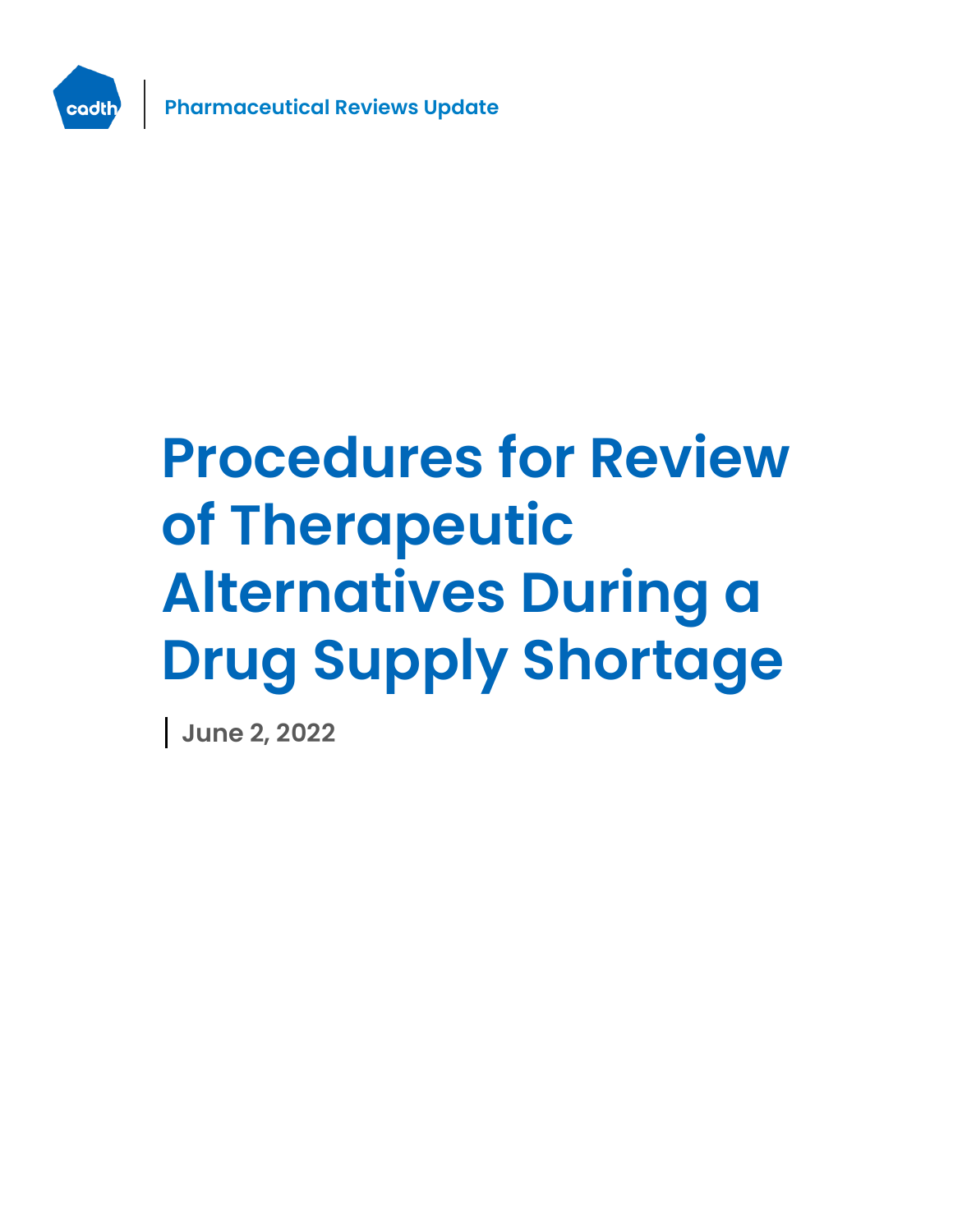

# **Purpose and Eligibility**

This document outlines the procedures for a CADTH review of therapeutic alternatives during a drug supply shortage. The process is used to provide time-limited advice on therapeutic alternatives when federal, provincial, and territorial governments have indicated that there is a need due to a potential or actual shortage of 1 or more therapies that are standard of care in Canada within a therapeutic area. The procedure will include a clinical review of the available evidence and implementation advice from a panel of experts. Any manufacturers with questions about this process should contact CADTH a[t requests@cadth.ca.](mailto:requests@cadth.ca)

# **1. Eligibility**

## **1.1 Drug Eligibility**

Eligibility for review through the *Procedures for Review of Therapeutic Alternatives During a Drug Supply Shortage* will be determined by CADTH at the request of federal, provincial, and territorial governments. Other stakeholders are not able to request that CADTH initiate work on advice related to a drug shortage.

## **1.2 Market Authorization Status**

Reviews related to alternatives during a drug supply shortage may include evidence for use of alternative drug(s) that may not have a Health Canada Notice of Compliance (NOC) or Notice of Compliance with Conditions (NOC/c) for the indication being reviewed. Evidence on the use of drug(s) for the condition(s) of interest may be established by major international health technology assessment (HTA) agencies, regulatory bodies, and/or existing reviews of the relevant clinical evidence that is publicly available.

# **2. Phases of Review and Key Milestones**

[Table 1](#page-1-0) indicates the phases of the review and outlines key tasks within the implementation advice process that pertain to the review of therapeutic alternatives during a drug supply shortage. The target time frame for a review is dependent on the nature of the drug shortage and will be tailored accordingly. Upon initiation of the review, CADTH will determine the timelines required to meet the key milestones set out in Table 1.

## <span id="page-1-0"></span>**Table 1: Phases of Review for Alternatives During Drug Supply Shortage Process**

| <b>Phase of review</b> | <b>Key milestones</b>                                                                                       |
|------------------------|-------------------------------------------------------------------------------------------------------------|
| Project initiation     | Request received                                                                                            |
|                        | Review team assembled                                                                                       |
|                        | Scope of therapeutic alternatives will be reviewed with federal, provincial, and<br>territorial governments |
|                        | Invite panel members and confirm participation                                                              |
|                        | Posted on CADTH website for public notice that the review is being undertaken                               |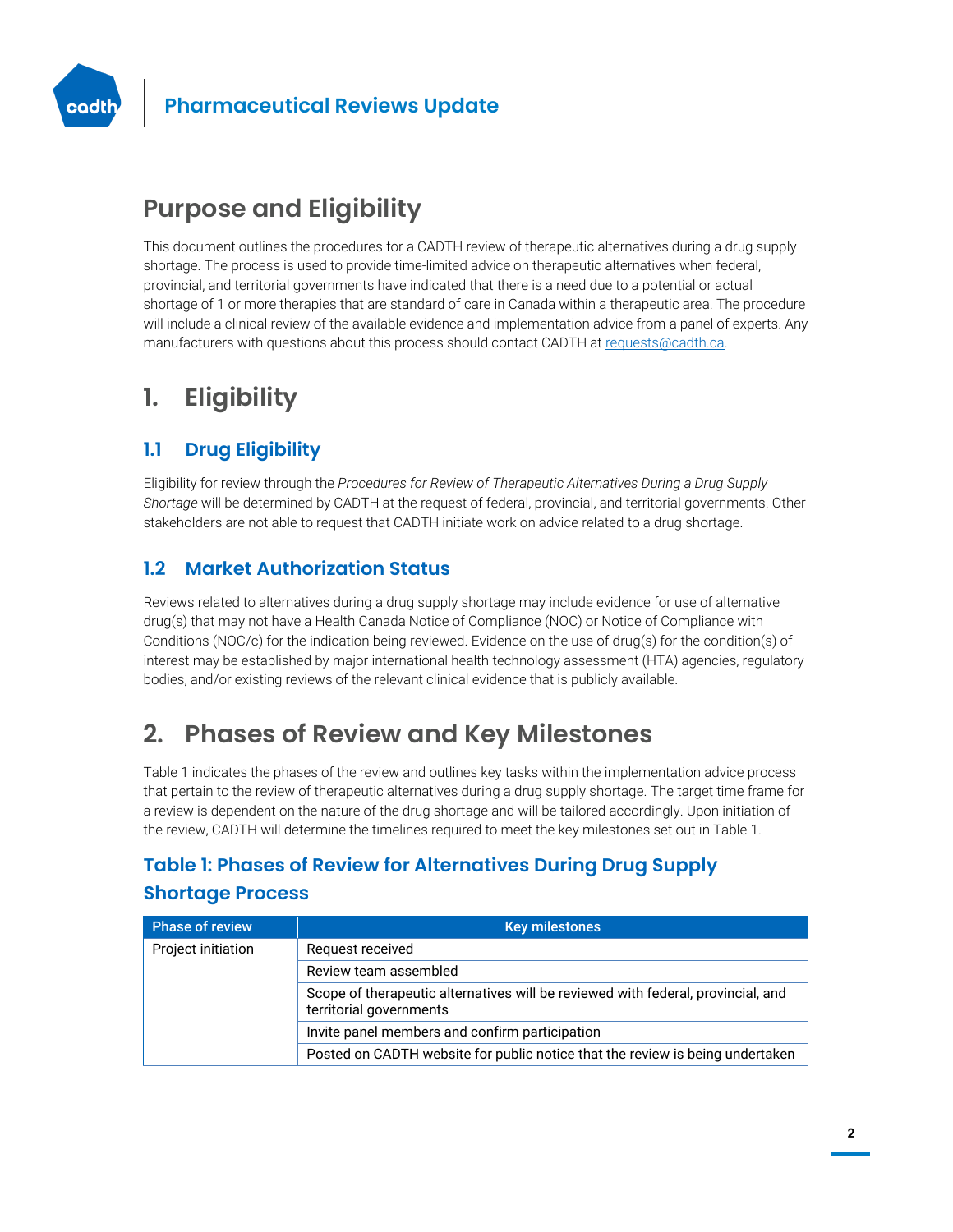

## **Pharmaceutical Reviews Update**

| <b>Phase of review</b> | <b>Key milestones</b>                                                                                                  |
|------------------------|------------------------------------------------------------------------------------------------------------------------|
| Draft advice report    | Draft clinical summary of evidence prepared                                                                            |
|                        | Panel preparation and meeting                                                                                          |
|                        | Draft implementation advice report prepared                                                                            |
| Feedback phase         | Feedback period for panellists                                                                                         |
|                        | Feedback period for representatives of federal, provincial, and territorial<br>governments and their relevant agencies |
| Final report           | Review and consideration of stakeholder feedback                                                                       |
|                        | Finalize implementation advice report and clinical summary of evidence                                                 |
|                        | Final report copy-edited and formatted for posting                                                                     |
|                        | Final report posted on CADTH website                                                                                   |

# **3. Stakeholder Engagement**

Once a request for a review of therapeutic alternatives during a drug supply shortage has been received from federal, provincial, and territorial governments, and the review is initiated, CADTH will post notice publicly. The posting will contain a description of the review, including the drug anticipated to have a supply shortage and the respective indication(s) for review.

#### **3.1 Industry Engagement**

As the review is initiated by federal, provincial, and territorial governments, no documentation will be required from industry sponsor(s), although additional information provided from sponsors may be considered. Should manufacturers wish to provide additional information, there will be no opportunity for redactions. For the review of therapeutic alternatives during a supply shortage, industry refers to all current Drug Identification Number (DIN) holders (including manufacturers of generic or biosimilar drugs).

## **3.2 Patient and Clinician Group Engagement**

Due to the time-sensitive nature of this process and given that the advice provided by the panel is timelimited for the period of the supply shortage, CADTH will not issue open calls for input or feedback from patient groups or clinician groups.

#### **3.3 Federal, Provincial, and Territorial Governments**

To ensure that implementation considerations are clearly addressed by the panel and to help expedite the overall process, CADTH will consult and seek feedback from federal, provincial, and territorial governments and their relevant agencies during the review, as deemed appropriate.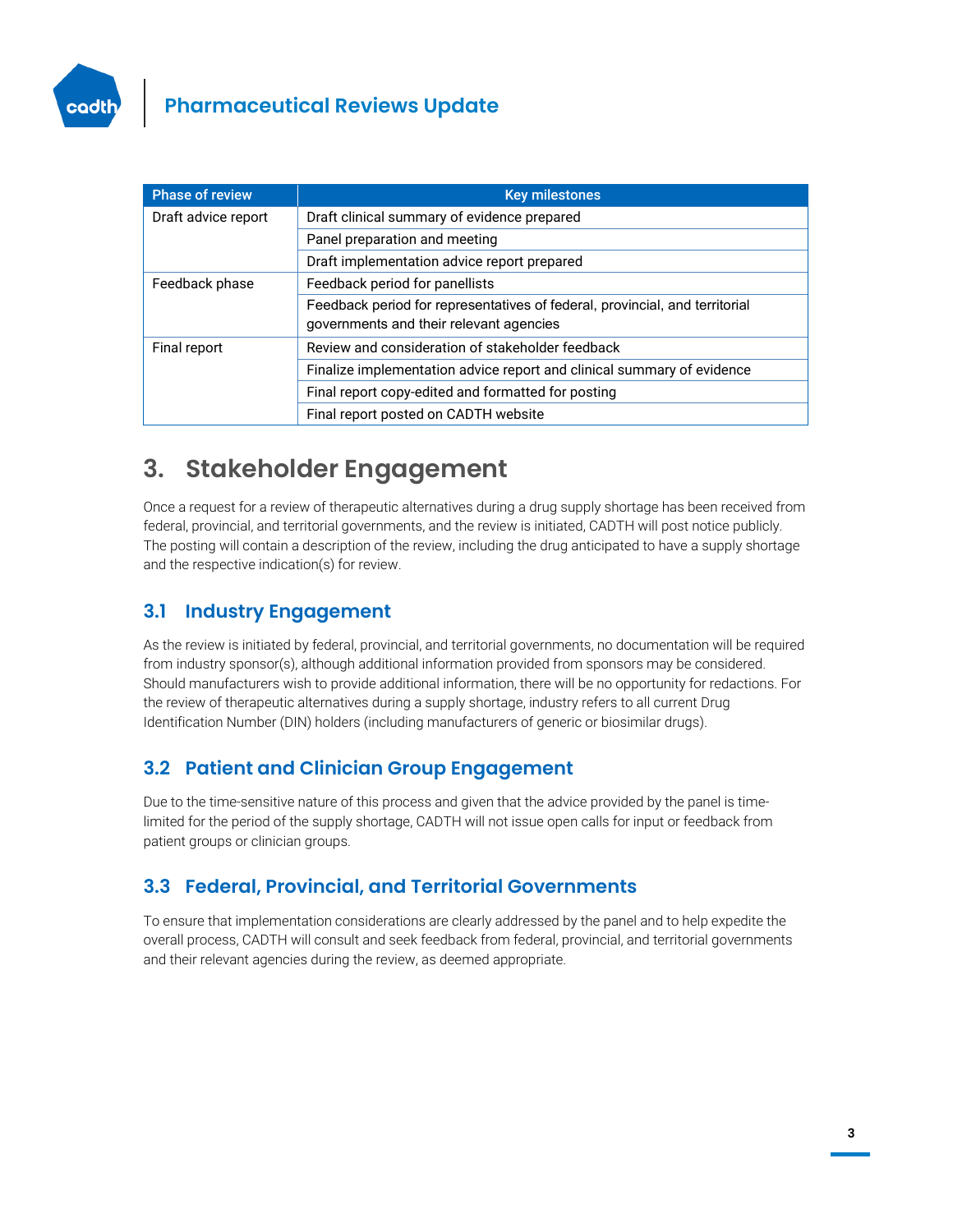

## **4. Advice Procedure**

#### **4.1 CADTH Review Team**

Once the request for implementation advice has been received, CADTH will notify and assemble the review team and panel members. The unique composition of each review team and panel is established based on the nature of the review and with consideration of the proposed team members' qualifications, expertise, and compliance with the *CADTH Conflict of Interest Guidelines for Members of CADTH Committees and Expert Review Panels*. The names of the review team members, including members of the implementation advice panel (panellists), will not be disclosed.

#### **4.2 Review of Clinical Evidence**

CADTH will leverage literature that is publicly available, including HTA, product labels, and regulatory reviews conducted by major international HTA agencies and/or regulatory bodies, in the first instance.

Should additional information be required, a limited literature search will be conducted by an information specialist to identify existing reviews from published literature, using key resources such as MEDLINE, Embase, and the Cochrane Database of Systematic Reviews. Strengths and limitations of the evidence retrieved will be documented with respect to matters such as, but not limited to, relevance, credibility, and methodology.

The CADTH clinical review and implementation advice will be presented in a single report.

#### **4.3 Implementation Advice Panel and Deliberative Process**

CADTH will convene a panel of subject matter experts, as well as representation from key stakeholder groups, to address the relevant implementation questions. As such, some panellists may not directly treat the indication(s) for which the drug supply shortage may impact; however, the diverse composition of the panellists will provide a fulsome approach to implementation of the advice provided by the panellists. Whenever possible, CADTH will seek to obtain representation from across Canada. In accordance with the current policies used by CADTH, the identities of the panellists will remain confidential. CADTH will apply its current conflict of interest policy and all panellists will be required to provide completed conflict of interest declarations.

The attendance at implementation advice panel meeting(s) will typically be limited to the panellists, key CADTH staff (i.e., review team members), and representatives from federal, provincial, and territorial governments and their relevant agencies.

As appropriate, the panellists will be provided with details regarding the advice process, the CADTH report, and stakeholder input.